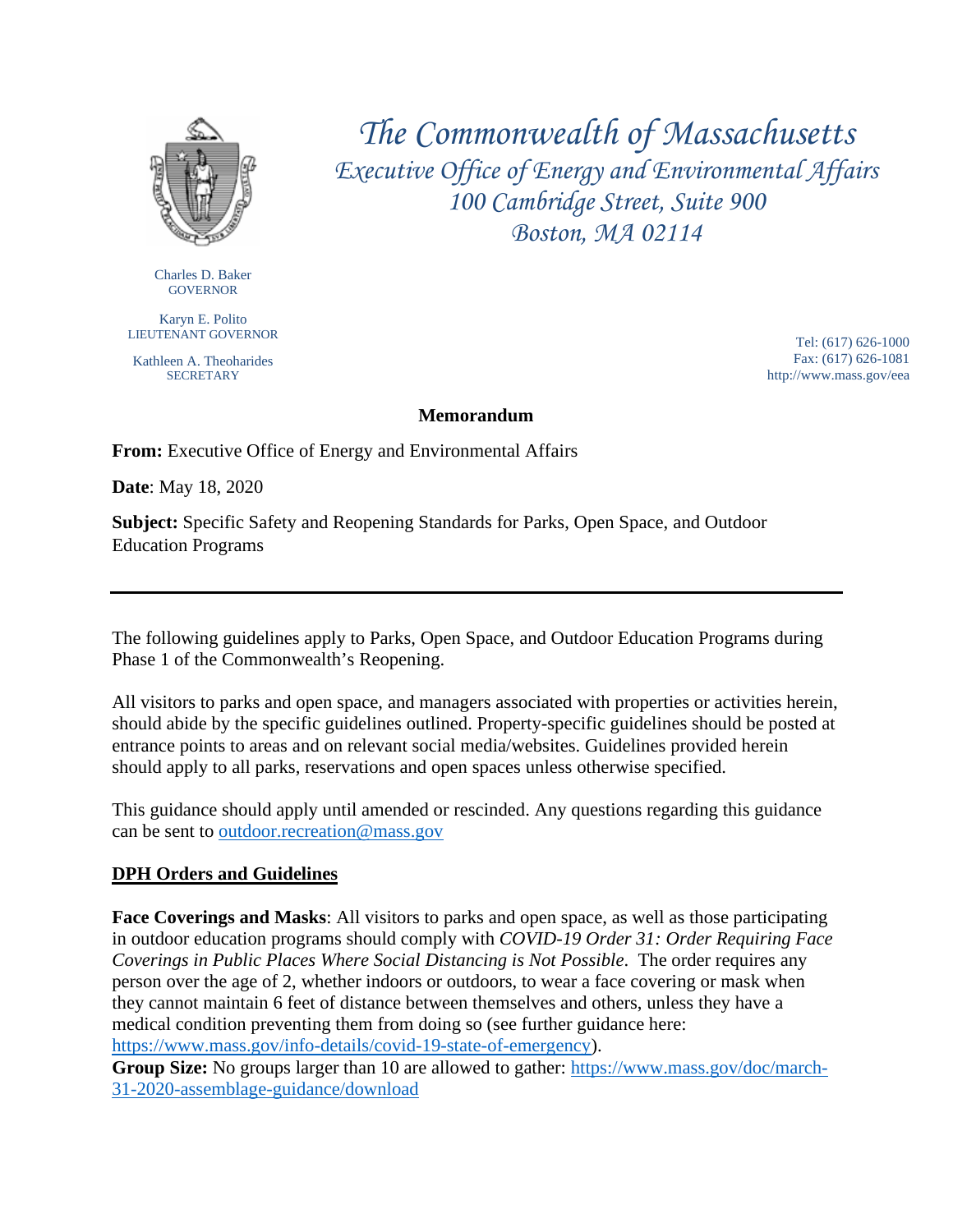## **Parks and Open Space**

Walking, hiking, biking, running, and other activities (yoga, tai chi, etc.,) are allowable activities in parks and other designated areas such as rail trails, multi-use paths, and bike paths.

### **Parks and Open Space Guidelines:**

- Visitors should always practice social distancing by remaining 6 feet away from others and adhering to all site-specific rules, regulations, and posted signage regarding permitted uses.
- On trails, walker and hikers should move aside and leave room for others to pass, and cyclists and runners should alert other users when approaching and wait for others to step aside before passing.
- After visiting public spaces, users should use wash their hands or use hand sanitizer.

# **Athletic Fields and Non-Contact Courts (Non-Organized/Permitted Use)**

Athletic fields and athletic courts can be utilized only for non-contact sports, with no shared equipment, such as tennis and pickleball. No permits should be issued for group gatherings and users should not engage in pick-up games, organized games or tournaments.

### **Athletic Fields Guidelines:**

- Users should sanitize hands before and after play, not share equipment, and clean and wipe down equipment.
- When engaged in play, users should avoid touching other users' equipment in separate areas.
- Users waiting to utilize a section or area of the field should wait outside the field of play until previous users have vacated the facility to ensure proper social distancing and prevent accidental contact of other users' equipment.
- Users should not engage in pick-up games, organized games, or tournaments.

# **Athletic Courts (Non-Contact) Guidelines:**

- Users should sanitize hands before and after play, not share equipment and clean and wipe down equipment, including racquets, balls, and water bottles.
- Users waiting to utilize a court should wait outside the court's gates/fence until previous users have vacated the facility to ensure proper social distancing and prevent accidental contact of other users' equipment.
- Users should not engage in pick-up games, organized games, or tournaments

### **Picnic Areas and Grills**

Picnic and grill areas should be closed if social distancing cannot be maintained and sanitizing protocols cannot be performed between use.

### **Trash Disposal and Public Restrooms**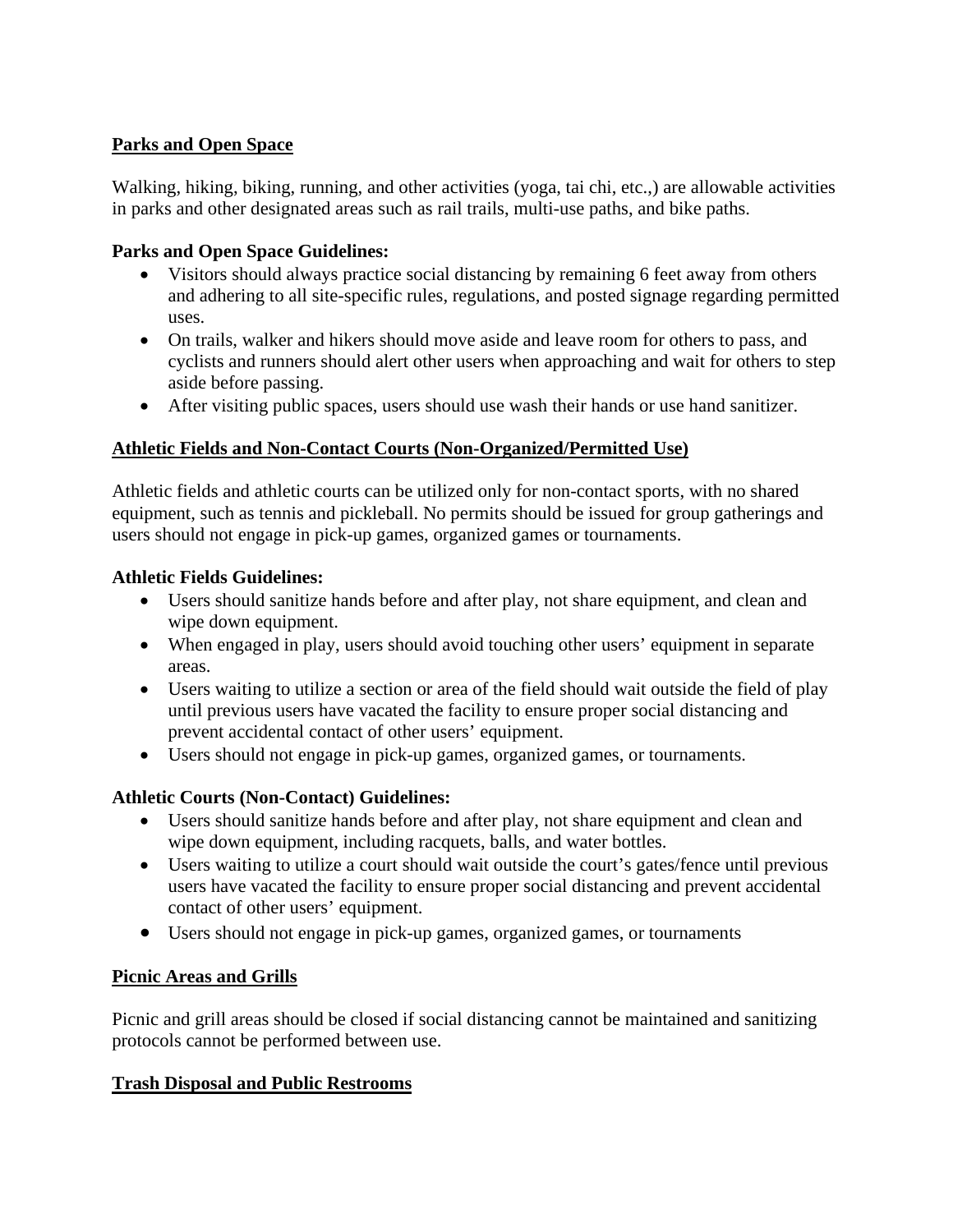Where available, trash disposal and restrooms facilities should be available for public use. Trash disposal and restrooms at parks, reservations and open space managed by municipalities or other organizations for public use is available to the discretion of the city or town it is in and/or the managing organization.

## **Trash Disposal General Guidelines:**

- Visitors of public parks, reservations, and open spaces should expect limited or no trash disposal receptacles.
- When visiting public properties without trash receptacles, visitors should adhere to a strict "carry in, carry out" policy and take waste with them.
- Where trash receptacles are available for normal use, park managers should, where feasible, provide no touch, lidless trashcans.

## **Public Restrooms General Guidelines:**

- Users should abide by social distancing standards for bathroom lines and follow any established visual guidelines for maintaining a 6 ft distance in all restroom facilities.
- In advance of the initial opening of public restrooms, the managing entity should adhere to the Centers for Disease Control and Prevention (CDC) guidelines pertaining to the cleaning and disinfection standards of operating procedures for interior spaces and that social distancing can be maintained.
- The managing entity should have the facilities cleaned at least once daily by staff and perform deep cleaning and disinfection services at least once per week and should follow the EEA COVID-19 Outdoor Recreation Facility Restroom Cleaning Best Practices.
- Composting (clivus or similar) toilets should be permanently closed and should be replaced with temporary (seasonal) portable restrooms with daily cleanings.
- Restroom facilities should contain hand washing and/or sanitizer stations, and the public should use these stations following the use of the facilities.

# **Non-Commercial Dog Walking and Dog Parks**

Non-commercial dog-walking and dog parks are allowable activities to the extent allowed by the managing entity.

# **Non-Commercial Dog Walking Guidelines:**

- All dog walkers and their dogs should practice social distancing, and users should provide appropriate space for others and/or their dogs to pass when necessary.
- Social distancing for dogs means that dogs not part of the same household should be kept at least six feet apart and avoid interacting with other dogs and other people from separate households.
- Dog walkers should not share toys, treats, or other materials with dogs that are not within the same household.
- Dog walkers should supply their own bags associated with dog waste in the event there are none available on site and remove dog and other waste and dispose of it either in a designated receptacle onsite or at another appropriate location.
- Dog walkers should supply their own water and other needs for their pets in the event there are none available onsite.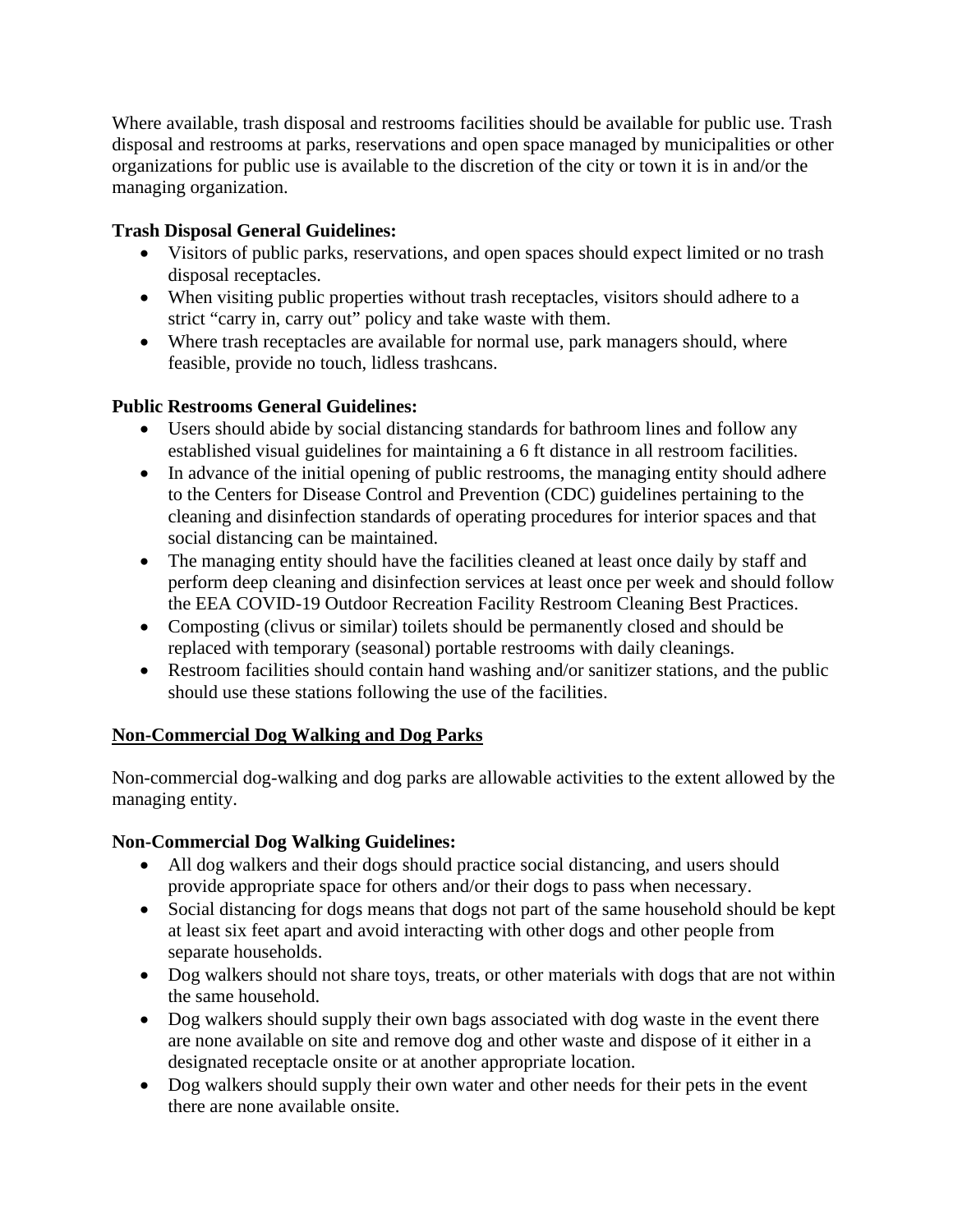## **Dog Park Guidelines:**

- All users of dog parks and their dogs should practice social distancing of at least six or more feet.
- All visitors of dog parks should maintain enough control over their pets via leash or voice control to comply with social distancing guidelines and site-specific rules and regulations.
- Dog park amenities, including shared water dishes, toys, and other materials, should not be used by dogs or handled by visitors.
- Visitors of dog parks should supply their own bags associated with dog waste in the event there are none available onsite and take dog waste with them if designated trash receptacles are not available for normal use.
- Property managers, where feasible, if trash is available, should provide no touch, lidless trashcans.

# **Community Gardens**

Community gardens, and associated activities, are permissible to the extent allowed by the managing entity.

## **Community Garden Guidelines:**

- Users of community gardens should follow social distancing guidelines and should avoid utilizing communal tools, hoses, and other equipment, and avoid the sharing of personal equipment whenever possible. Additionally, users are responsible for sanitizing items before and after each use.
- Community garden users should only visit and utilize plots with members of the same household if social distancing cannot be maintained.
- If crowding becomes an issue, community garden committees and property managers should create a schedule to avoid crowding of individual plot users and maintenance of social distancing protocols.

# **Outdoor Education Programs**

Organized educational programs, activities and outdoor public art installations may occur in outdoor spaces during Phase 1 only if the program does not require individual participants to share equipment or make physical contact in order to engage in the activity, subject to the following guidelines.

# **Outdoor Education Program Guidelines:**

- To allow for adequate social distancing for the activity, as well as ingress and egress, the layout of the class should be managed to accommodate a minimum of 12 ft distance between each individual activity station.
- Facial coverings are required, and instructor and participants must always comply with all social distancing requirements and remain 6 ft apart. Programs must be conducted without shared equipment, tools or materials